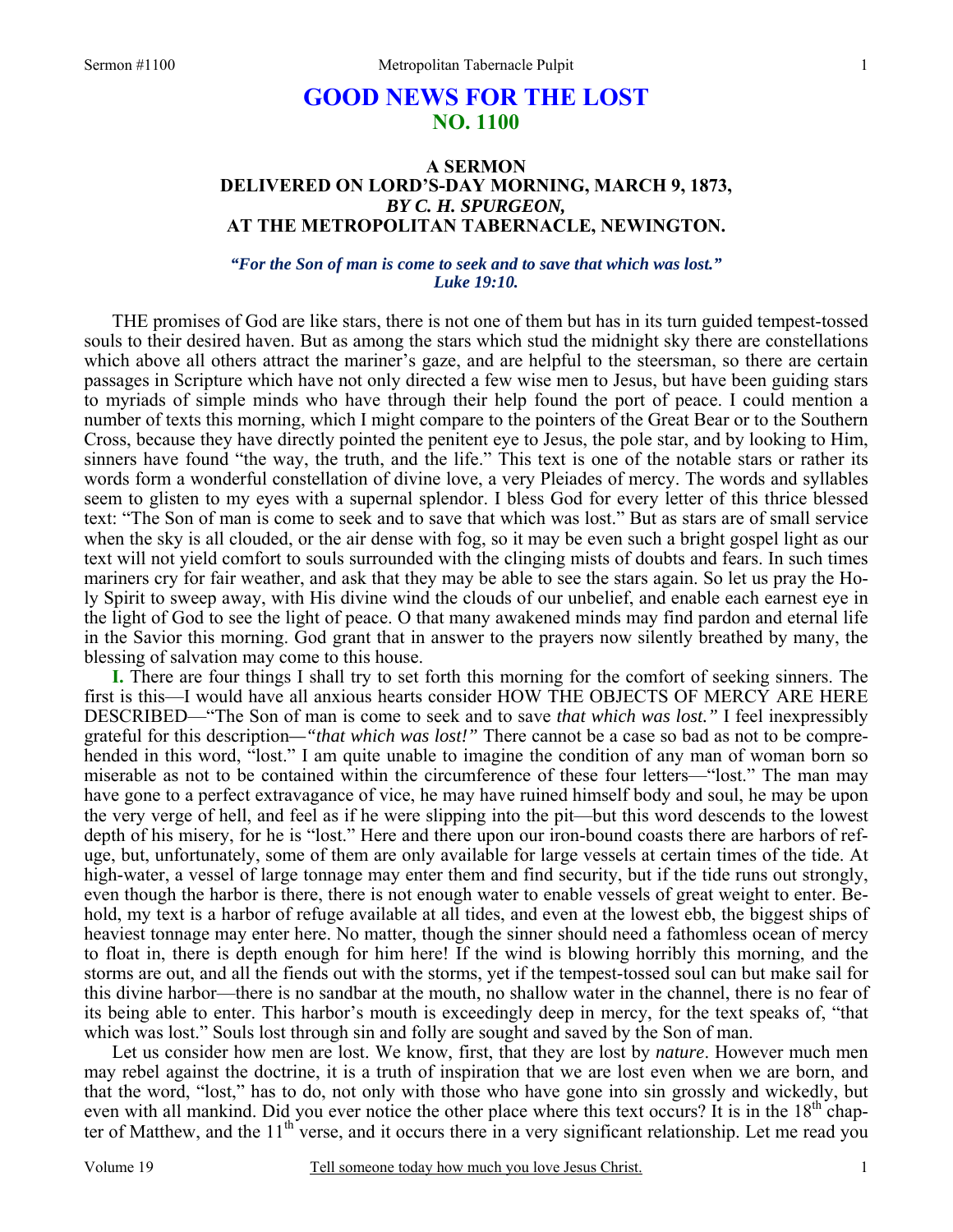the words. Christ is speaking about little children, and He says, "Take heed that you despise not one of these little ones; for I say unto you, that in heaven their angels do always behold the face of My Father which is in heaven. For the Son of man is come to save that which was lost." The Lord had placed a little child in the midst of the disciples, and had declared that they must be converted and become as little children; and yet He uttered these words in that connection. From that passage it is clear that by nature little children are lost, and they owe their salvation to the Lord Jesus, when God is pleased to carry them to heaven in infancy. Jesus is come to seek and to save those who are lost by nature. And it is most certain that no man now perishes through Adam's sin only, and no man is cast into hell because of natural depravity alone—his own personal sin and unbelief cast him there.

A far more terrible matter for us, practically, is that we are, apart from divine grace, lost by our own *actions*. Our nature has revealed itself in our character; our inward inclinations have developed themselves in our conduct, and we have lost ourselves by our own acts and deeds. We have erred and strayed from God's ways willfully and wickedly like lost sheep, and now the word, "lost," belongs to us by our own overt acts, as well as through Adam's fall.

And in addition to that, we are lost because our actual sin and our natural depravity have co-worked to produce in us an *inability* to restore ourselves from our fallen condition. We are not only wanderers, but we have no will to come home. We are prodigal sons, but we never say, "I will arise, and go to my Father," until the grace of God puts it into our hearts to do so. We are like sheep which wander, and wander, and wander, but will never, by any chance, return unless the Good Shepherd of souls shall seek us. If this world of ours could suddenly be left to itself, could forget the centripetal force which holds it in alliance with the sun, and could set out upon a fearful journey into the darkness of far-off space, if it should travel so far away that no longer could a single beam of light reach it from the sun, and it were altogether in darkness, it is quite certain that it could never find the sun again, for who could light a candle upon the earth wherewith we might search for the sun? The sun can only be seen by its own light. Where upon earth would be found the bands and cords with which to draw us back to the sun? The world could only be drawn by an influence from the sun itself—the central orb must give the motive power. So, when a soul wanders from God, it has no light in it with which to see God, and no force in it to draw God to itself. God must enlighten and draw the soul to Him. So that, in this three-fold sense, we are lost by nature, by practice, and by an utter inability to find out our God, and to return to Him. Yet, terrible as this lost estate is, "The Son of man is come to seek and to save that which was lost."

In addition to this, we are all lost by the *condemnation* which our sin has brought upon us. We are sometimes told by inaccurate talkers that we are in a state of probation. My brethren, nothing can be more unscriptural than such a statement. We have long ago been proved, and found wanting. Our probation is over. We are now, if unrenewed, in a state of condemnation. The trial is not now pending—it is over, and we are condemned already for our sins. The fearful sentence of condemnation hangs over every man here who has not believed in the Lord Jesus. The sinner is lost in that sense. It is but a matter of time, and that time in God's hands—and the condemned man will be taken out to execution, and the punishment of divine wrath will fall upon his guilty head. We are lost because we are under legal sentence, and are unable to escape from it. We cannot make atonement to God for the wrong we have done, nor avoid His righteous jurisdiction. No mortifications of the body, no lamentations of the spirit can wipe out a single sin—

> *"Could my tears forever flow; Could my zeal no respite know: All for sin could not atone, Christ must save, and Christ, alone."*

So that, being before the bar of God regarded as condemned criminals, unregenerate men are lost, indeed.

More than this, there are certain persons in the world who are lost in a more apparent sense than others are—I mean that they are lost to *society,* to respect, and perhaps to decency. That was the case with Zacchaeus, in connection with whom our text was spoken. I do not know what may have been his parentage. Possibly he was born of most reputable folk, but he showed a vicious mind, and he turned aside from the good old paths. He loved low company, and despised his father's seriousness. There was great grief in that household on his account. Zacchaeus was lost to his parents—they had hoped he would have been a credit to their name, but instead he was a dishonor. They trusted that he would be the staff

2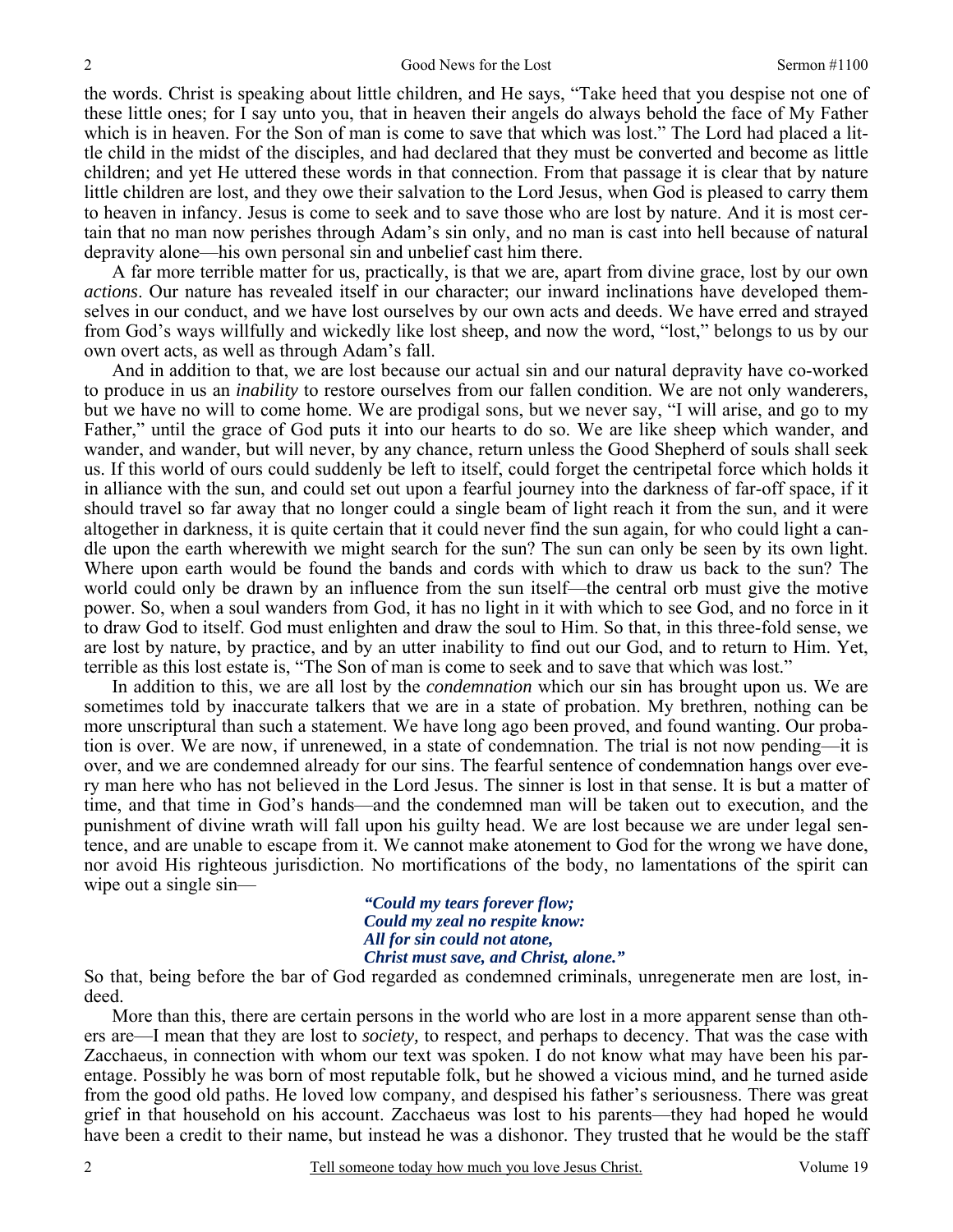of their old age, but now he was a scourge to them. They scarcely dared to whisper his name in any company, for he had joined with the men of Belial, and mingled with the lewdest sort in the city. And by-and-by, as men go from bad to worse, Zacchaeus had taken up with the low and infamous trade of a tax-gatherer. He so pushed his way in it by his sharpness and hardness of heart, that he became chief of the odious band of the extortionate oppressors of the people. The Pharisees, of course, never looked at him—they passed him by as though he were a dog, while the ordinary people of Jericho, when he was out of hearing, cursed him. Had he not exacted upon one; had he not oppressed another? His very name had a ban set upon it. He was lost to society. But the Son of man sought him, and saved him, lost as he was. Society, to this day, has its rules, by the breach of which persons become outcasts. These rules are, some of them, commendable, but others are arbitrary, one-sided, cruel, and hypocritical. We have sometimes heard men of the world ridicule what they are pleased to call the hypocrisy of the Church, but we take leave to say that there is no hypocrisy so desperately hypocritical as the hypocrisy of the world. There occurred, not long ago, an instance of the world's relentless cruelty to those whom it is fashionable to brand with dishonor. A person, who had, perhaps, fallen into sin in her earlier days, was restored to a respectable position—she was received in society among the noblest, but all of a sudden, dastardly lips revealed a secret, and a sin committed far back was raked up against her. From that day the world put away the woman, never asking her if she had repented, or taking her after-conduct into consideration. The world is so pure, and chaste, and immaculate, that it shut out the erring one as if she had been a leper. Though itself reeking with foulest abominations, society feigns virtuousness as pure as the lily, and chaste as the snow. The world is cold, hard, and cruel towards a certain class of offenders. It receives into its embraces men who are, every inch of them, unclean—but a betrayed, deceived, brokenhearted woman, the world shakes off as if she were a viper. This is the society which boasts its gallantry! This is the just, fair-dealing world! It caresses its noble rakes, but casts off the most penitent among the betrayed! Ah, hypocritical, canting world! Ah, hollow, lying world, to pretend to a virtue which you do not know! Rail not at the inconsistencies of religious men while your own are so glaring! Cruel tyrants, learn mercy, and do justice before you become a judge of the servants of the Lord. Now, the Son of man is come to seek and to save those whom the world puts outside its camp. The world says, "No, shame on her." "We will not speak to her." But Christ Jesus says, "I have come to pardon her, and to restore her, and she shall love Me much because much has been forgiven her." There are other cases in which men, by their crimes, most justly place themselves outside the pale of society, and for the preservation of order they are separated from the company of honest men. Now even these should have a door of hope left to them, and a way of return. The cry, too often is, "Down with him! Down with him! He has sinned against his fellow men. Put him aside. What do we care what becomes of him?" But the Son of man who is infinitely pure and holy, has a genuine horror of sin so that He really hates it, and loathes it, yet does not loathe sinners, but has come to seek and to save them. The sweep of divine compassion is not limited by the customs of mankind. The boundaries of Jesus' love are not to be fixed by Pharisaical self-righteousness! "The Son of man is come to seek and to save that which was lost."

Putting all that we have said into a few words, we would thus speak: I may be addressing persons here who feel that they have broken God's laws, perhaps by no public means, or in any of the grosser vices, but they have broken the laws of God. They may feel that they have, and are sorrowing in their hearts because of it; they may also fear that they have sinned in such a way that it cannot be possible for them to be forgiven. At the same time, the hardness of their hearts astounds them. They feel themselves to be altogether bad, and that no good thing dwells within them, and so they despair of being saved. Beloved friends, "The Son of man is come to seek and to save that which was lost." Does not the description suit *you?* Are you not among the lost? Well, then, you are among such as Jesus Christ came to save. And if perchance there should be one here who has fallen into the grosser vices, someone who has sullied his name, and degraded himself to the very lowest degree, I am bound not to restrict the text, and I do not desire to do so—"The Son of man is come to seek and to save that which was lost." O you lost ones! O you ruined and destroyed ones! The Son of man is come to seek and to save you! The Greek word here used for lost is a form of that word which has, by certain modern discoverers, been translated, "annihilated," with a view to buttressing their unscriptural theory of the annihilation of the wicked. It is one of those instances in which the absurdity of such an interpretation ought to be evident even to themselves. The Son of man has not come to seek and to save that which is annihilated—that would be rank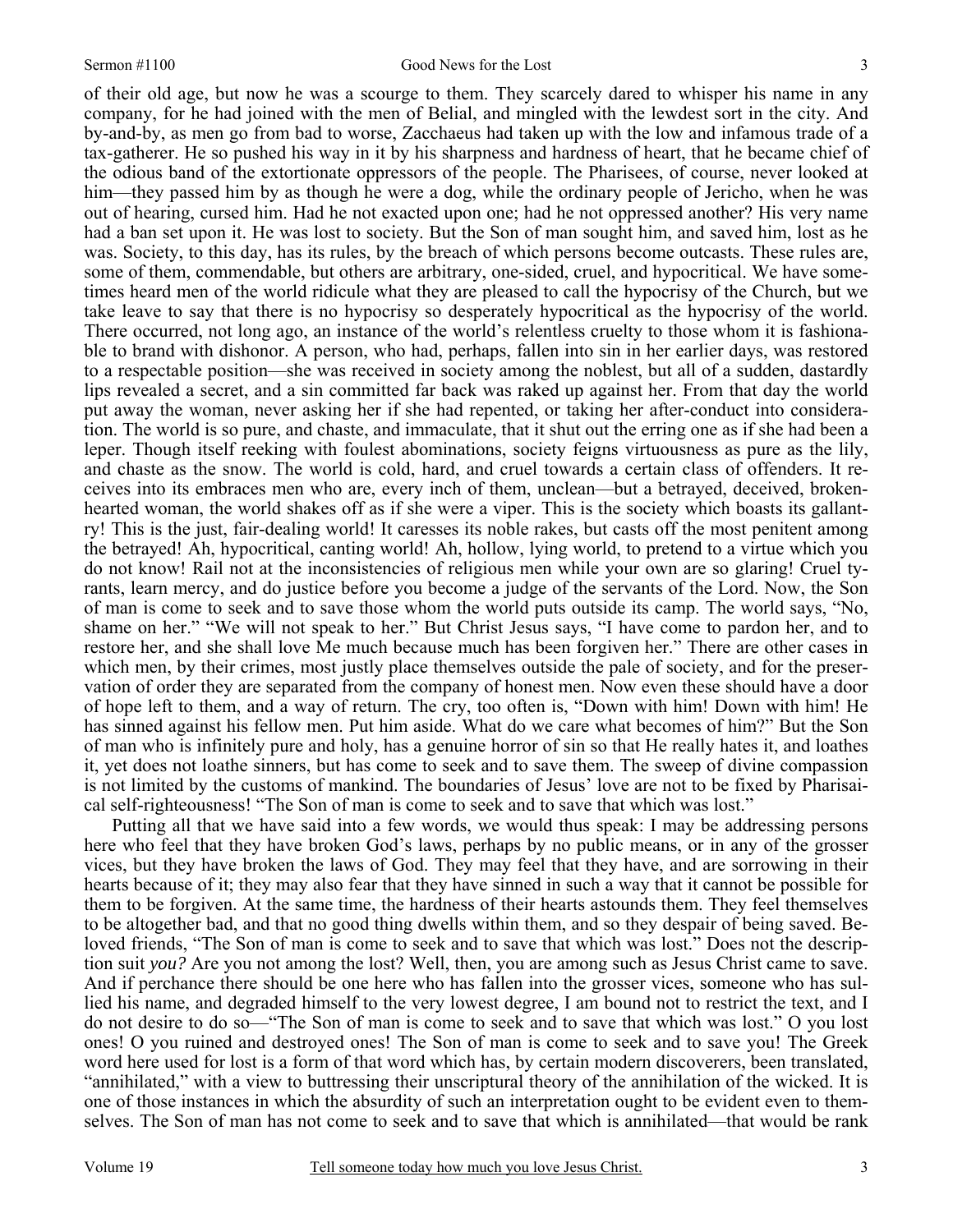nonsense. But the word *is* very forcible, and signifies a very terrible destruction, a ruin of the most solemn kind. To be lost is to be fallen altogether; to be destroyed as to all good, to be utterly undone, yet the Lord Jesus Christ is come to seek and to save such as are in this wretched plight. Why, this text sounds to me like the ringing of joyful Sunday bells which sometimes mariners have heard at sea. Ships are sometimes surrounded with a dense fog, and the mariners know not whether they are near the land or on the wide ocean. They lie becalmed with no stir in the air, no stir in the sea; the ship is like a lost thing without power of motion or knowledge of her whereabouts. And then suddenly the mariners have heard bells ringing on the blessed Sunday, and as the silver sounds have pierced the gloomy mist, the mariners have known that they were somewhere near Old England's happy shores. My text rings out most sweetly through the fogs of your soul's despair and doubt, and I trust the glad message— "The Son of man is come to seek and to save that which was lost"—will reach you.

**II.** Now, let us turn to another point. There is very much of consolation in our text for the guilty, in the second place, if they notice HOW THE SAVIOR IS HERE DESCRIBED, "The *Son of man* is come to seek and to save that which was lost." As the Son of man He is come. And here note, first of all, *His Deity*. You say, "Deity—how is that? The text says 'The Son of *man.'"* Yes, and that is the point upon which I ground my remark. No prophet or apostle needed to call himself by way of distinction the son of man. It would be ridiculous for any one of us to speak of himself emphatically as the son of man—it would be an affectation of condescension supremely absurd. Therefore, when we hear our Lord particularly and especially calling Himself by this name, we are compelled to think of it as contrasted with His higher nature, and we see a deep condescension in His choosing to be called the Son of man, when He might have been called the Son of God. O my Soul, He who is come to save you, is so plainly God that He sees reason to remind you that He is also the Son of man, lest you should doubt it. No angel's arm is stretched out for your help, but the arm of Him who created all worlds.

In speaking of Himself as the Son of man, our Lord shows us that He has come to us in a *condescending character.* Not in flames of fire has Jesus descended from heaven. Not in His chariot of wrath, girt with the sword of vengeance, does Jehovah Jesus come to men. He is come upon His errand of mercy as one who has lain upon a woman's breast, who has known weakness, suffering, and need. He is come as one who knows, by personal experience, the lowliness of your estate. Oh, sinner, is it not joy to know that the Son of God has come to save you as the Son of man? "The Son of man"—that describes also the *tenderness* of His character. A man can sympathize with a man. Jesus, the tender-hearted One, was full of sympathy, and in loving gentleness He is come to save sinners. He is no stern Rhadamanthus, no judge of severe countenance, no Draco with bloody edicts, but Jesus, the Man of Sorrows and the acquaintance of grief. It is as your brother, touched with a feeling of your infirmities that Jesus comes to you. He has, moreover, come in His *mediatorial character,* for, "There is one Mediator between God and man, the Man Christ Jesus." He can put His hand upon you, and at the same time lay His hand upon God. He who bridges the gulf between the misery of fallen manhood, and the eternal dignity of the unsullied God is come to save the lost. What a joy this is!

Our Lord is come in His *representative character,* for He calls Himself the Son of man, as if to note that He is man for men, the representative man, the Son of man. He is come as the covenant substitute, representing man. He has suffered in our place, died in our place, paid our debts in our place, risen in our place, and gone to heaven as our forerunner. It is the Son of man who in all things has acted for men, who is, "Come to seek and to save that which was lost."

Now, it seems to me, dear friends, if the Spirit of God would only help poor troubled hearts to see it, that the wording of this part of my text, though very simple, is full of the richest consolation. Soul, what an attractive Savior you have to deal with! God is a consuming fire. You cannot, O guilty one, go to Him; but Jesus is your brother, your friend; He is the Friend of Sinners who received them, and ate with them. And He it is, great as He is, who is, "Come to seek and to save that which was lost." I tell you what I would have you do. Go to Him without fear or trembling before yon sun goes down and ends this day of His mercy; go and tell Him you have broken His Father's laws—tell Him that you are lost, and you need to be saved. Tell Him that He is a man, and appeal to His manly heart, and to His brotherly sympathies. Pour out your broken heart at His feet—let your soul flow over in His presence—and I tell you He cannot cast you away! Though your prayers are feeble as the spark in the flax, He will not quench them. And though your heart is bruised like a reed, He will not break it. May the Holy Spirit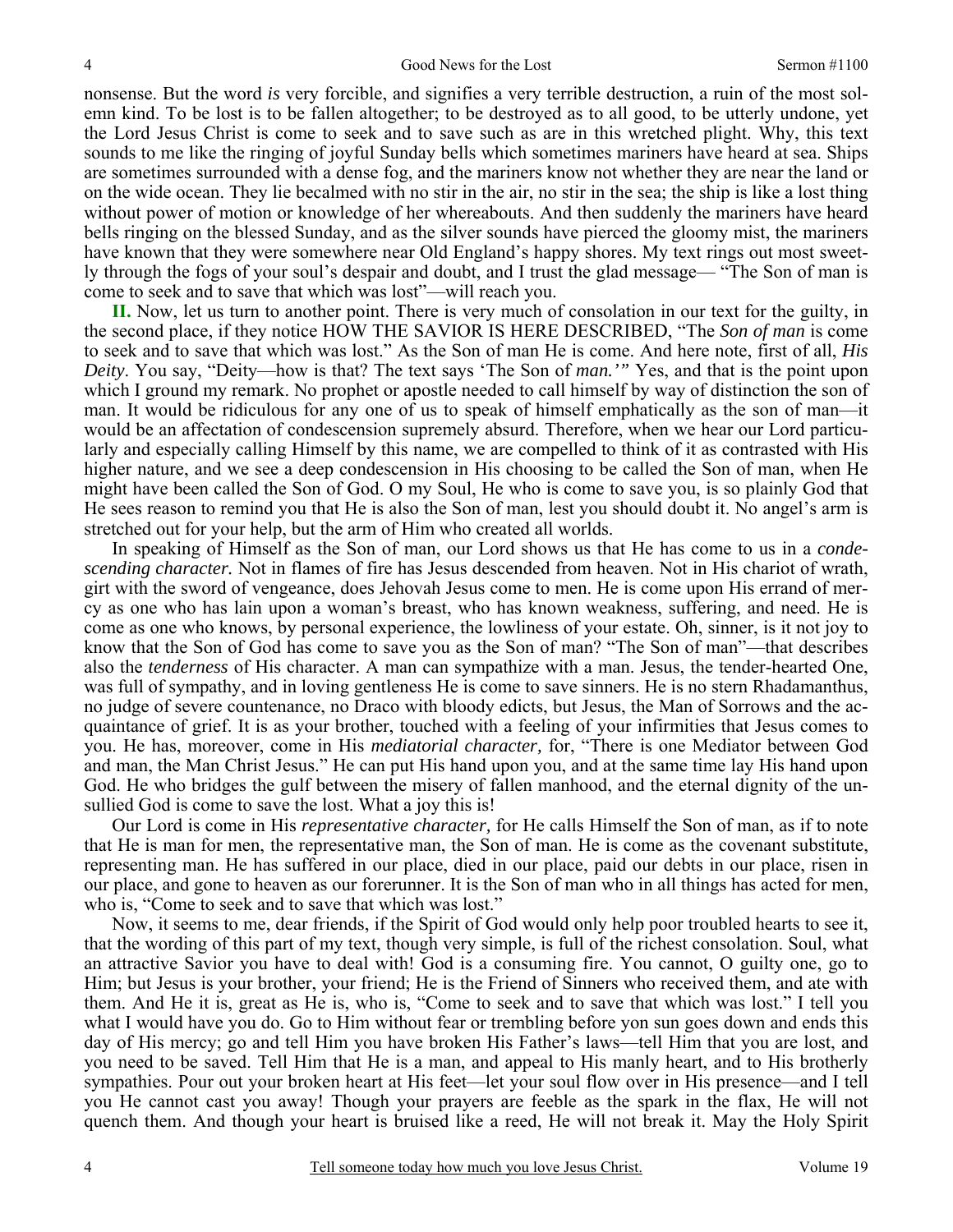#### Sermon #1100 Good News for the Lost

bless you with a desire to go to God through Jesus Christ, and may He encourage you to do so by showing that Jesus is meek, and lowly of heart, gentle, and tender, and full of pity.

**III.** I pass on to our third point and that, also, is full of comfort, though I will only touch upon it. You who seek salvation should joyfully observe HOW OUR LORD'S PAST ACTION IS DE-SCRIBED—"The Son of man is come." Note, it is not, "shall come," but, "is come." His coming is a fact accomplished. We could not have said this before the days of Bethlehem's wondrous birth; we would have had to say the Son of man "will come," and then you would have needed extraordinary faith to believe that the Son of God would become the Son of man to save you. But He *"is* come." That part of the salvation of a sinner which is yet to be done is not at all so hard to be believed as that which the Lord has already accomplished. That Jesus Christ, after being incarnate, and after having suffered for sin, should pardon sinners for whom He has died, does not seem to me to be extraordinary—the extraordinary matter lies in this, that He should come from heaven, that He should be born in Bethlehem, that He should tarry here on earth, that He should go up to the cross, and down to the grave, and bear and suffer in the sinner's place—yet, our Lord has done all that. The greatest part of the work He has accomplished. Your salvation, if you believe in Jesus, is comparatively an easy matter—He has but to apply that which is already prepared, and hand over to your faith that which He has laid by in store.

The state of the case since Jesus has come may be illustrated thus: Certain of our fellow countrymen were the prisoners of the Emperor Theodore, in Abyssinia, and I will suppose myself among them. As a captive. I hear that the British Parliament is stirring in the direction of an expedition for my deliverance, and I feel some kind of comfort, but I am very anxious, for I know that amidst party strifes in the House of Commons many good measures are shipwrecked. Days and months pass wearily on, but at last I hear that Sir Robert Napier has landed with a delivering army. Now my heart leaps for joy. I am shut up within the walls of Hagdala, but in my dungeon I hear the sound of the British bugle, and I know that the deliverer is come. Now I am full of confidence, and am sure of liberty. If the general is already come, my rescue is certain. Mark well, then, O you prisoners of hope, that Jesus is come. Do you not hear it? The gospel bugle is sounding. Blessed are the people who know the joyful sound! The captain of our salvation is come; He is at our dungeon gates! He has come to our rescue! He is come! He is come!

Jesus has come; and by His Holy Spirit He is still here, and we may depend upon it, that if He has actually come to the work, He means to go through with it, for He never draws back His hand. When He said He would save men, it was certain He would do so; but now He has come to do it, it is more than certain. Behold the Lord of glory has disrobed Himself for work; He has hung up His royal robes, and put on a workman's garb, a human toiler's garments. He means work, stern, persevering work. He has cast His azure mantle across the sky, and come down here to the city of David robed in mortal clay to wear the garment without seam. O, Sirs, He means to do His Father's business! He is in real earnest, be sure of that. He has come to do it, and means to accomplish His design of love. Besides, He is not like a foolish one who comes to His work and leaves His tools behind Him. Jesus would not come unprepared. The Son of man is an infinitely wise Savior, and you may depend upon it, having come with His Father's consent, and anointed with the Holy Spirit, He is come with everything that is needed to accomplish His purpose. He is come to do a work which He can do, and will do, and in which He will not be baffled though all the powers of earth and hell should contend with Him. "The Son of man is come to seek and to save that which was lost." My heart rejoices as I feel how sure it is that the lost ones will be saved. If we had heard the sons of the morning sing in solemn symphony, "God Himself has come to scatter the primeval darkness, to bring order out of chaos, and to create life in the earth which lies without form and void," we would have felt certain of the result. If God had come to create, He would create, and it would have been no matter of surprise to us to have seen the round earth glowing in the morning light, verdant with new-born vegetation, and populous with variety of life. We are sure that what God comes to do He will do. In the night when Israel was pursued by the Egyptians, and overtaken at the sea, even at the Red Sea, it was a sign of victory when the Lord came to deliver His people. The pillar of cloud went to the rear, turning its black side on the foe, and its bright side on the chosen. God was come to smite Pharaoh, and to rebuke the proud tyrant. And oh, you might be sure He would do it—failure was out of the question. When, next morning, the placid deep swept over the angry armies, and all was peace where Pharaoh and his hosts had raged so furiously, and instead of the shouts of men-at-arms, were heard the sweet voices of damsels, singing, "Sing unto the Lord, for He has triumphed gloriously,"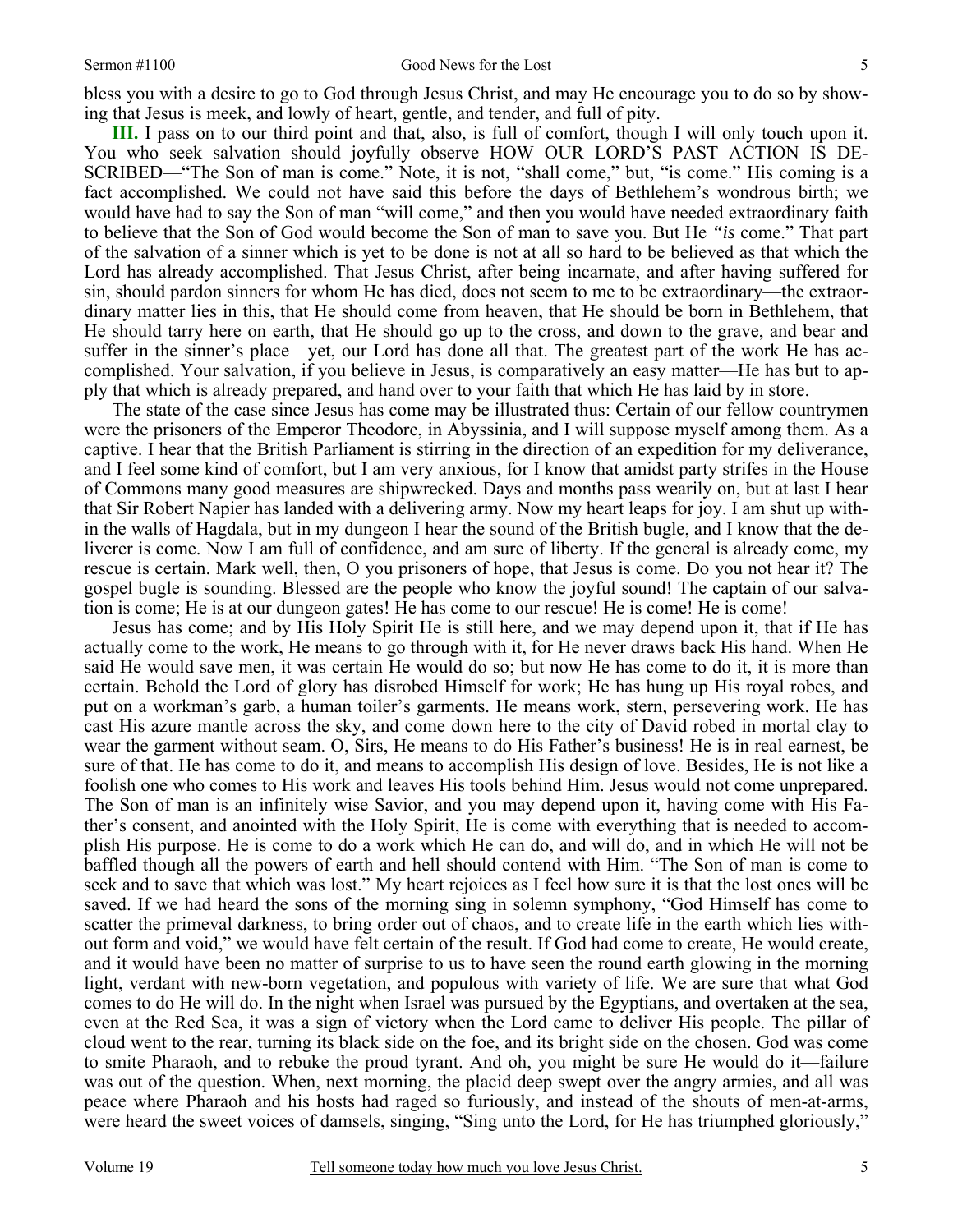it was but natural it should be so, for if God came to avenge His Israel, who could stand before Him? The Son of man is *come* to save. Rejoice, you heavens, and be glad, O earth! He will do all His pleasure. Neither earth nor hell can stand against Him. Seeking, He will save, yes, He will save that which is lost. All glory be unto His name.

**IV.** The last point is to be this—there is much of deepest comfort in THE DESCRIPTION WHICH IS HERE GIVEN OF OUR LORD'S WORK. He is come "to seek and to save." The enterprise is one, but has two branches. I would have you first notice what our Lord has not come to do. He has not come to aid those who, in their own esteem are almost as good as they ought to be, to become a little better, and so to enter heaven by their own efforts. I believe that such is the general persuasion of mankind. If they were to put their beliefs into plain English, their notion is as nearly as possible what I have said. According to them you are to attend a place of worship regularly, say prayers, give to the poor, and be as good as you can; and then, inasmuch as there will be a little bit in which you will be lacking, you are to trust to Jesus Christ to make up the rest. Now, mark my word, this is a gross and fatal delusion. There is not between the two covers of this Bible one single word of hope held out to any man who believes in that manner—no, but there is the solemn utterance that Christ has not come to save people of that sort at all, for thus it is written—"The whole have no need of a physician, but they that are sick: I came not to call the righteous, but sinners to repentance." As many who rely on the works of the law, are under the curse. If any of you are very good people, and have no sins, if you have done no wrong, and are nearly as good as you ought to be; if you only need just to say a little about the blood of Christ, Christ has not come to save such as you are. He has "come to seek and to save that which was lost." If you are not lost, you have no part nor lot in this matter.

Moreover, the Lord Jesus has not come to aid us in self-sufficient endeavors to save ourselves. I wonder how Christian people can sing that verse—

*"A charge to keep I have, A God to glorify; A never-dying soul to save, And fit it for the sky."* 

It might suit a Jew at the foot of Sinai, but a Christian should have none of it. If we have to save our own souls, it is all over with us. What! Can we fit our souls for the sky! We, save our own souls! Why, this is the clean opposite of the gospel of Jesus Christ. The theory of some is that there is much natural goodness in men, and they have only to work it out, and gradually improve themselves into a state of grace. No, sir, you are on the wrong track. Do you know what the very first ceremony of the Christian religion? "Yes," you say, "baptism." So it is. And what is baptism? "Buried with Christ in baptism." Who are buried, then? Living people? No! Dead people. The very first lesson of the gospel, after believing in Christ, is that you are, before the law, dead, through having been crucified with Christ, and therefore you must be buried. There is no improving your old nature, mending it up, and beautifying it into perfection—the thing is hopeless, and it must die and be buried. The Scripture does not say, "You must be improved." "You must be born-again"—that is quite another thing. You must be made new creatures in Christ Jesus. "Old things are passed away; behold, all things are become new." A new creation is needed—not an improvement of the old creature. What does the apostle say?—"The carnal mind is enmity against God, and is not reconciled to God, neither, indeed, can be." There he ends it—"Neither, indeed, can be." It is all over with the flesh, for corruption has seized upon it. This the believer accepts as fact, "Because," says the apostle, "we thus judge, that if One died for all, then all died." The death of Jesus, as a punishment for sin, was *our* death, and we died in Him. So that we now live as new men, and risen men, and not as though the old life had been improved into something better. The old nature is put into the place of death, and then the man receives life in Christ—that is how we are saved—not by improving ourselves into something better, but by being newly created by the divine power of the Holy Spirit. "Very discouraging," says one. Yes! And such discouragement is much needed now-a-days. If I saw a man trying to climb to the top of a mountain by a path which was quite impassable, and full of dangers, I would be his true friend if I discouraged him from dashing himself to pieces. The way to heaven is not by our own works. You, who think that you can climb to heaven by the way of Sinai, should look to the flames that Moses saw—and sink and tremble, and despair. There is no road to God by the way of Sinai. There, at Calvary, is the way—all crimson with the Savior's blood. Salvation is ours through His atoning sacrifice—"For the Son of man is come to seek and to save that which was lost."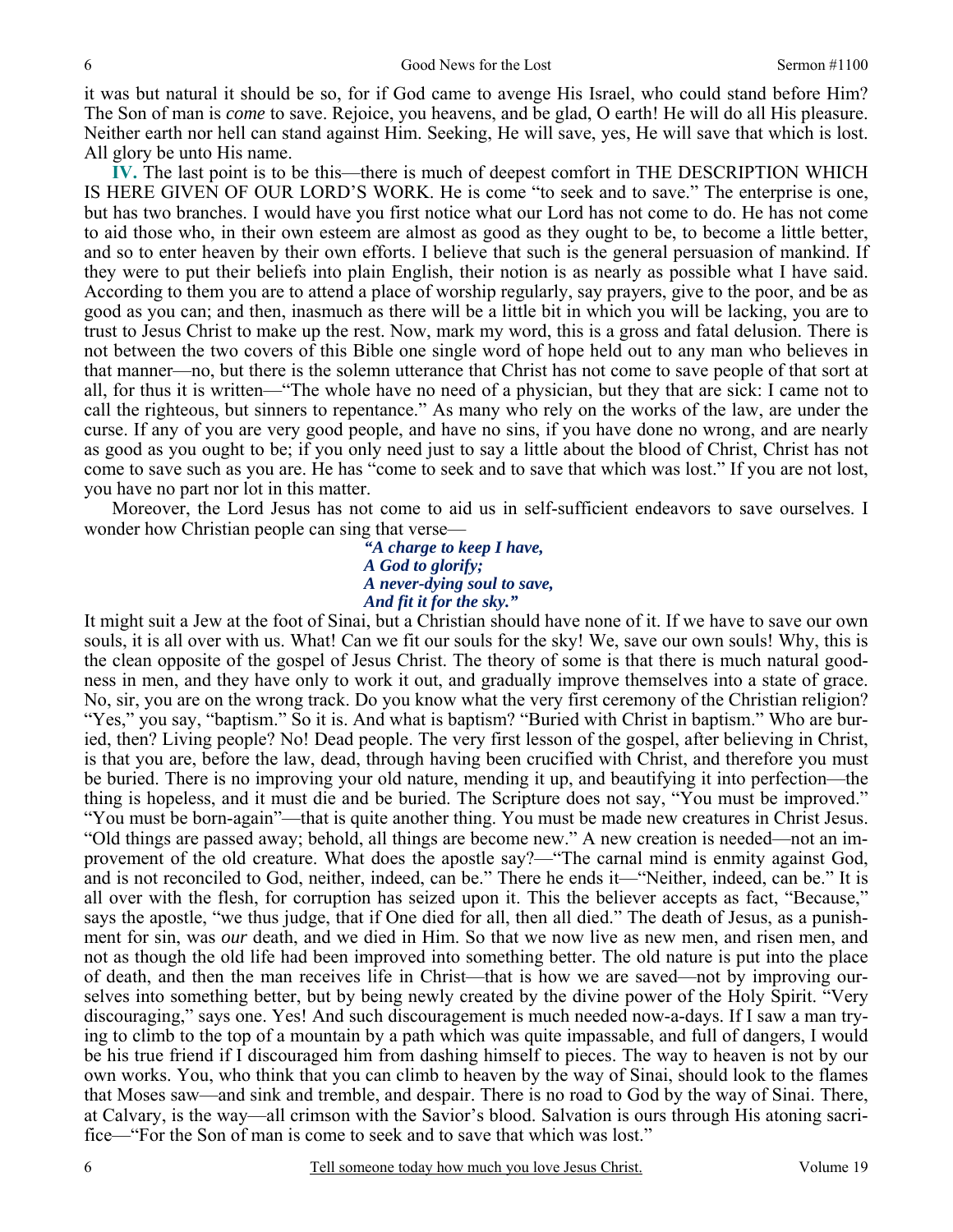Now, having cleared away the rubbish, let us come to the truth. Jesus is come to *seek* the lost. He did that *personally*. There was a lost woman at Samaria, and Jesus said He must go through Samaria. There was a lost man at Jericho, and Jesus said He must abide in that man's house. What He did personally, He now does under the dispensation of the Holy Spirit, in His *providence*. Sometimes providence takes away a child, lays a man on a bed of sickness, deprives him of his wealth; and all these trials are intended to bring him to Jesus. It is Jesus seeking him. It is an odd thing, my friend that you should be here this morning—you did not reckon upon being here; strange circumstances brought you. Suppose the Lord means to save you this morning? Then the providence which brought you to this spot is Jesus seeking you.

As our Lord seeks souls by His providence, He also seeks them by the *Word*. It is very wonderful how the Word of God will come home to people. It is a part of every preacher's business that is sent of God, so to preach that persons in the congregation may perceive that he speaks of them. What remarkable things have happened in our ministry and in the ministries of all who are sent of God. Why, they speak to people as if they knew them. Though they never saw them before, they tell their case and picture their state. God guides His servants, and gives them words that they never thought of till the time came to utter them, so that on the spur of the moment they pick out the character as well as if they had known the man from childhood. Thus Jesus seeks the sinner. If there is anything in this sermon which suits your case, dear friend, do not talk about what relation it may have to anybody else, but be sure Jesus is seeking *you.* You are a lost one; you have come here in such a condition of heart that you cannot deny your lost state? Jesus is seeking you. Look how the Lord served Zacchaeus. It seemed an odd thing that when the Lord was under the tree, He should look up and say, "Zacchaeus make haste and come down"; but Jesus does the same thing in the preaching of the gospel. He applies the word with power to individual consciences, and makes men perceive that He speaks of them. God has a message of love to their souls, and they are compelled to hear it—they cannot shut their ears to it—they must receive it, for *the Spirit of God* comes with it, and sends it home with power to their soul. That is Jesus seeking sinners.

But whom Jesus seeks He saves. That is the second part of it—"To seek and to save." And how is the saving done? That is done, first of all, by the complete pardon of all the sinner's sins. The very instant that a man trusts Christ with all his heart, the past is blotted out as if it had never existed. All the sins he has ever committed in thought, in word, in deed, however crimson in color, go at once; they are sunk as in the sea, never to be found again. And this is done upon this one solitary condition—that the sinner believes in Jesus. And even that is not a condition, for He that bade him believe, enables him to believe, and gives him the faith which saves his soul.

Then the sinner is saved in another way. From the moment that a person believes in Jesus, his nature becomes different from what it was before; he receives a new heart; another influence takes possession of him; another love engrosses him. When a man is absorbed by some master-passion, what a different man he becomes. The passion for wealth will work marvels. We have known idle persons become very diligent, and profuse voluptuaries become even self-denying and mortifying to their flesh in their ambition to acquire riches. Now, God gives us another passion—the passion of gratitude to Christ, and love to the God that saved us, and that becomes a master-principle and rules the entire man. He who loved self now loves God, and lives for Him. And is that change possible to the most degraded? Yes, possible with God. If a man has committed every crime in the whole catalog of villainy, and his heart has become hard as the nether millstone, and his disposition altogether base, mean, groveling, sensual and devilish, the Spirit of God can turn that man, in a single moment, into a lover of that which is true and right and just! He can break his heart concerning the past, make him angry with himself for having lived as he has done, and can passionately inflame him with the desire to be perfectly holy. And that passion within the man can carry him on until he loves his fellow creatures as himself, and makes great sacrifices for them—and all for the sake of Jesus, that blessed, crucified Son of man, who came "to seek and to save that which was lost." We do not preach that Christ forgives men, and then lets them live as before; but we assert that the moment He gives the pardon of sin, He gives the new nature, too. The gospel hospital is not merely a place where lepers are harbored, but where lepers are healed*—* "The Son of man is come to seek and to save that which was lost."